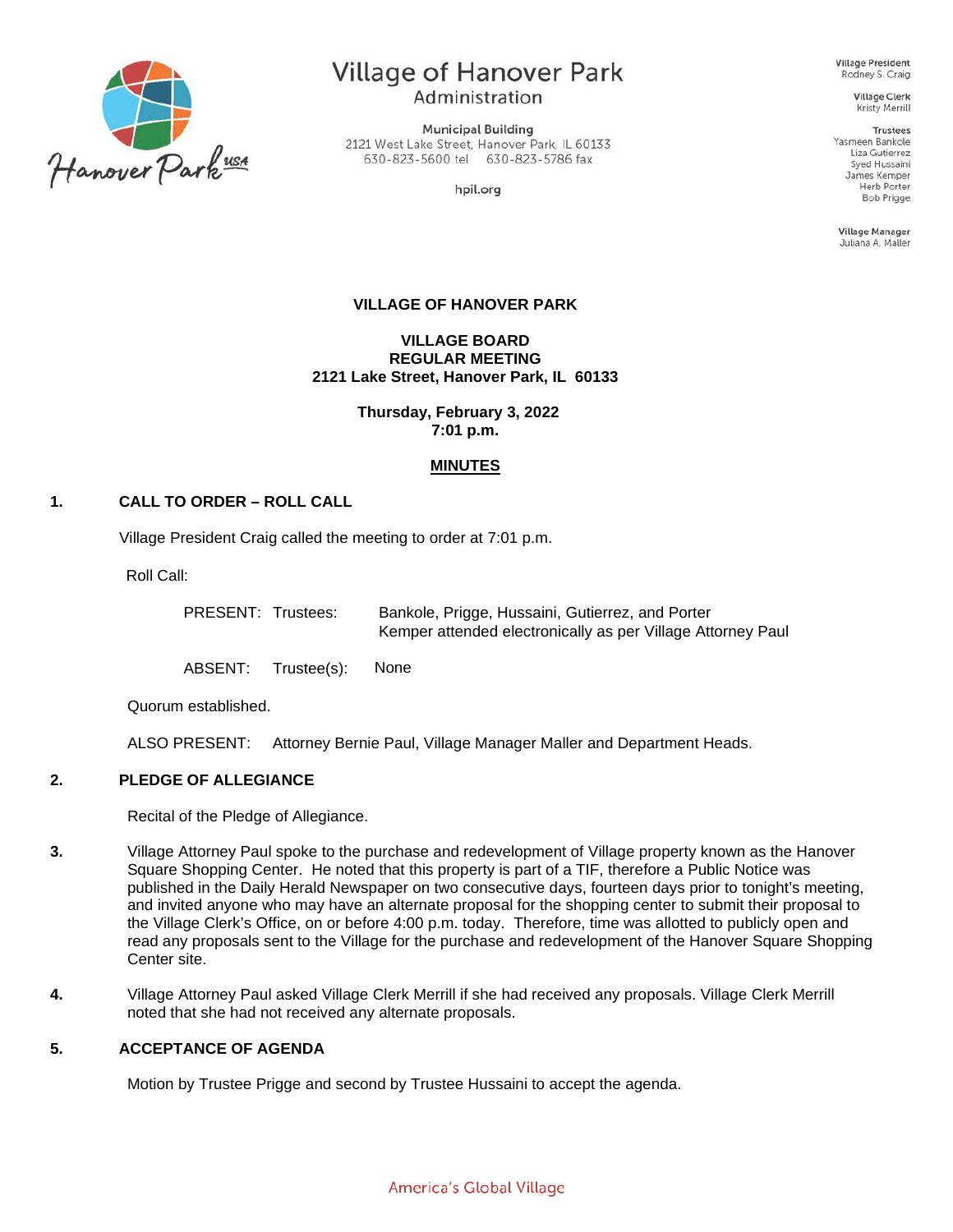Roll Call:

AYES: Bankole, Prigge, Hussaini, Gutierrez, Porter, Kemper NAYS: None<br>SSENT: None ABSENT: ABSTENTION: None

Motion carried.

#### **6. PRESENTATIONS**

None

#### **7. TOWNHALL SESSION**

Persons wishing to address the public body must register prior to Call to Order. Please note that public comment is limited to 5 minutes.

None

## **8. VILLAGE PRESIDENT REPORT – RODNEY S. CRAIG**

President Craig spoke to his recent attendance at the US Conference of Mayors in DC and that noted he was thankful being back in attendance after two years and that he enjoyed the collaboration of everyone being back together again.

President Craig thanked Village Manager Maller for her work on the railroad initiative and spoke to RGM Inc., and ER2 Image Group regarding their proposed business expansion in Hanover Park.

**9.** Motion by Trustee Prigge and second by Trustee Hussaini to approve Consent Agenda by Omnibus vote.

Roll Call:

AYES: Prigge, Hussaini, Gutierrez, Porter, Kemper, Bankole NAYS: None ABSENT: None ABSTENTION: None

#### Motion carried.

All matters listed under Consent Agenda are considered to be routine by the Village Board and will be enacted by one motion in the form listed above. There will be no further discussion of these items. If discussion is desired, that item will be removed from Consent Agenda and will be considered separately.

- **9-A.1 (C.A.)** Motion to pass a Resolution authorizing a further amendment to an Intergovernmental Agreement between Community College District 509 (Elgin Community College), Community College District 512 (William Rainey Harper College), the Chicago Cook Workforce Partnership and the Village of Hanover Park.
- **9-A.2 (C.A.)** Move to pass an Ordinance approving a 4th lease extension for retail space in the Hanover Square Shopping Center to Elgin Community College District 509.
- **9-A.3 (C.A.)** Motion to pass a Resolution authorizing an Inter-Governmental Grant Agreement – Grant # 20-203264 – in the amount of \$300,000 for the implementation of various roadway lighting improvements, within the I.D.O.T. Right-of-Way, along Illinois Route 19/Irving Park Road between Astor Avenue and Barrington Road in Hanover Park.
- **9-A.4 (C.A.)** Move to pass a resolution authorizing an Inter-governmental Grant Agreement – Grant #20-203181 – for the improvement of softball and baseball fields and parking – MWRD fields – in an amount not to exceed \$1,042,000.
- **9-A.5** Motion by Trustee Prigge and second by Trustee Hussaini to approve to pass an Ordinance authorizing the sale of property – Hanover Square Shopping Center and out lot parcel (UG Necessity Retail Fund 2 LP, A Delaware Limited Partnership). *A three-fourths vote of the corporate authority is required.*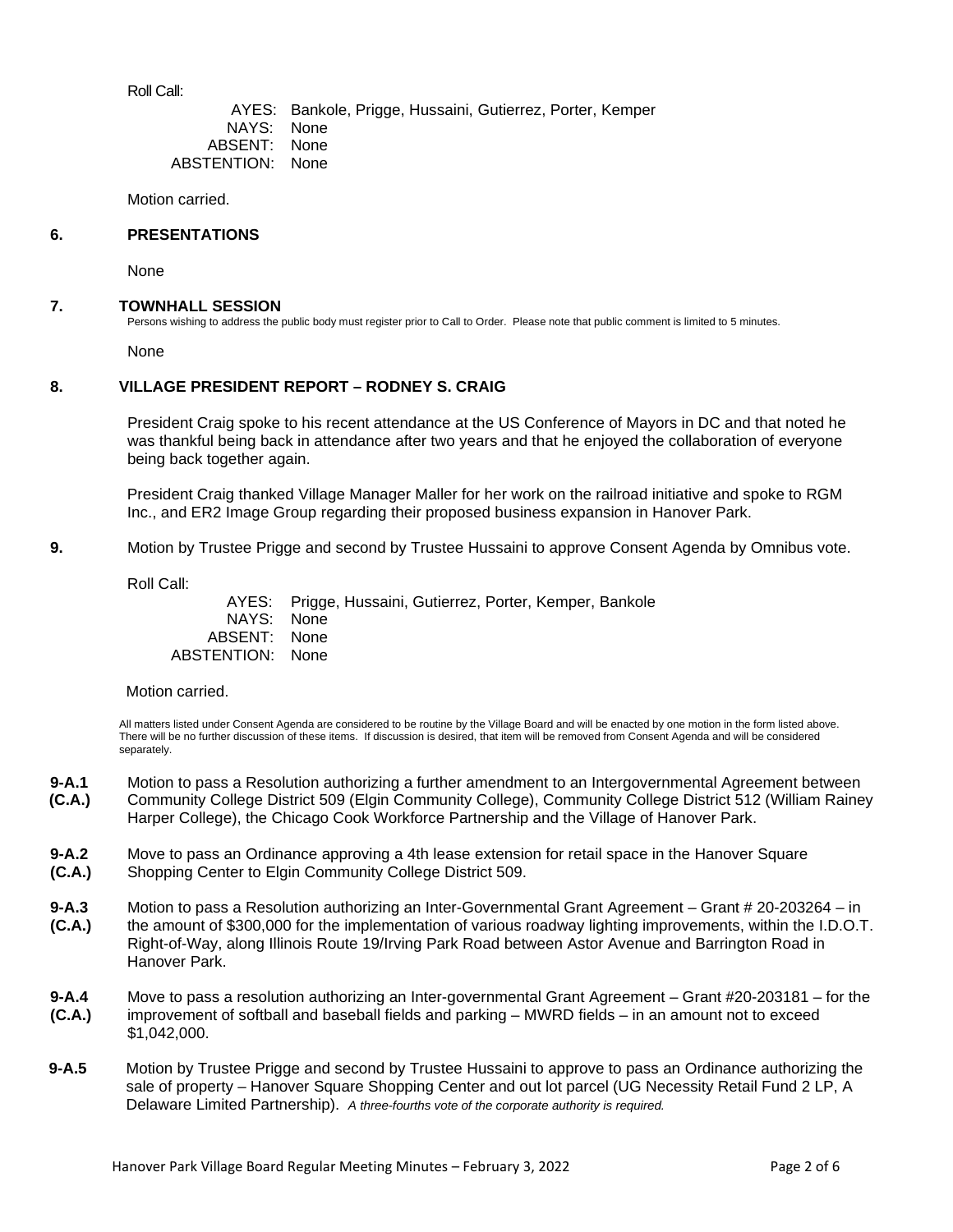Village Attorney Paul introduced Mr. Sean Sharko, the Real Estate Broker for the Village, who made himself available for questions.

Trustee Porter enquired as to the experience of this buyer in relation to the operation and maintenance of shopping centers of this type and overall profitability.

Mr. Sean Sharko, noted that the proposed national buyer primarily focuses on these types of projects and that they are very adept at what they do in relation to leasing, tenant relationships, and tenant mix thus creating synergy so that all tenants thrive together. That they are a professional operator with deep relationship track records unlike other buyers.

Trustee Bankole enquired as to how long this buyer will hold on to the property if the buyer is willing to pay the asking amount for the property. Mr. Sharko responded that he does not know the length in terms of retention but that are willing to pay the asking price for the property. He noted that it has been two years since they bought property in Illinois and named the previous properties they redeveloped that he could recall.

Trustee Porter asked if this offer is the best offer we received. Mr. Sharko replied that it is the best offer proposed.

Trustee Gutierrez enquired as to how the current businesses and the Education Work Center will be impacted. Village Manager Maller noted that the Education Work Center has recently obtained a one year lease extension and that she believes the new owners, like the current uses in the center, would focus on the sections that are not currently leased. She noted that perhaps, after the one-year lease extension expires, that the Education Work Center could negotiate further with the new owner, and/or perhaps the property would be sold again by then and negotiations can be had with whomever purchases the property at that time.

Roll Call:

AYES: Hussaini, Gutierrez, Porter, Kemper, Bankole, Prigge, Craig NAYS: None ABSENT: None ABSTENTION: None

Motion carried.

**7-A.6** Motion by Trustee Prigge and second by Trustee Gutierrez to approve Warrant 2/03/2022 in the amount of \$679,588.83.

No questions.

Roll Call:

AYES: Gutierrez, Porter, Kemper, Bankole, Prigge, Hussaini NAYS: None ABSENT: None ABSTENTION: None

Motion carried.

**7-A.8** Motion by Trustee Prigge and second by Trustee Gutierrez to approve Warrant Paid in Advance (1/15/2022- 1/28/2022) in the amount of \$1,056,978.83.

No questions.

Roll Call:

AYES: Porter, Kemper, Bankole, Prigge, Hussaini, Gutierrez NAYS: None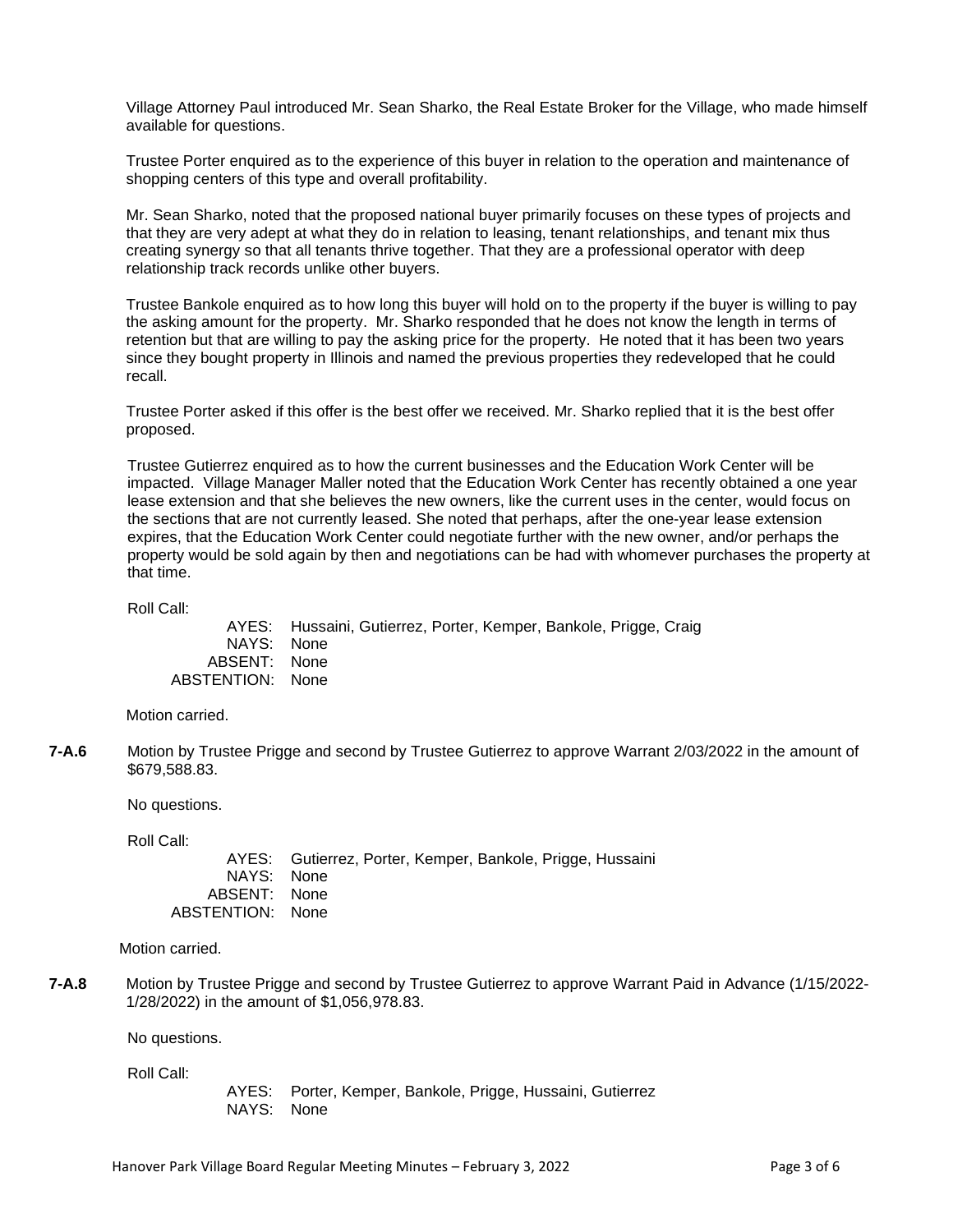ABSENT: None ABSTENTION: None

Motion carried.

# **8. VILLAGE MANAGER'S REPORT – JULIANA MALLER**

Village Manager Maller spoke to the three items as follows:

1. Village Manager Maller noted that on the last Board Meeting, there had been an item on the agenda with a motion to waive the fees for our ambulatory fire department services during the Al Huda Vaccine Booster Clinic Event. She noted that the Board had asked for additional information, and that the agenda item was pulled from the agenda. She noted that she is now providing the additional information for Board consideration. She provided the additional information and made herself available for any questions the Board may have.

Questions by the Board were fielded and answered.

Village Manager Maller asked for direction from the Board.

Discussion ensued and consensus by the Board to waive the entire accumulated fees from the two vaccine clinics held by Al Huda in 2021.

2. Village Manager Maller spoke to the recent approval of an ordinance in connection with water rates and water billing. She noted that Village staff met with the Hanover Township staff to discuss a possible implementation of a process, whereas the Township would identify low-income residents by means of meeting the LIHEAP requirements, and that once the Township identified the resident(s) that the Township would then notify the Village and then the Village could make the necessary adjustments.

Village Manager Maller noted that if the Board is agreeable to this process, then the Village would take the necessary steps to implement that process and that residents will be notified through the water billing process.

Village Manager Maller noted that the estimate of seniors and low-income residents qualifying is about 1,000 residents in Hanover Park, and that the budget will fall short by about \$7,379.00.

Trustee Porter noted that our residents were not notified of the water rate increase prior to receiving their water bill. He stressed that moving forward the Village should implement a better process to notify our residents of any changes in water rates and/or billing.

Trustee Bankole also expressed her disappointment with the village staff and the lack of communication to the residents regarding the rate increase.

Trustee Porter noted that he would like our residents to be notified on how they may be able to participate in opportunities for service fee reductions by means of a robust effort of communication and assistance in all areas so that the residents can take advantage of all reduced fee measures that may be available to them.

Village Manager Maller noted that communication to residents will be sent through the water billing statement process and requested direction from the Board on next steps.

Discussion ensued regarding other viable outreach options.

Trustee Bankole spoke to the Ordinance passed on the Board meeting of December 16, 2021, and requested that there be more consistency in our communication to our residents and requested a copy of the Ordinance for further review by the Board.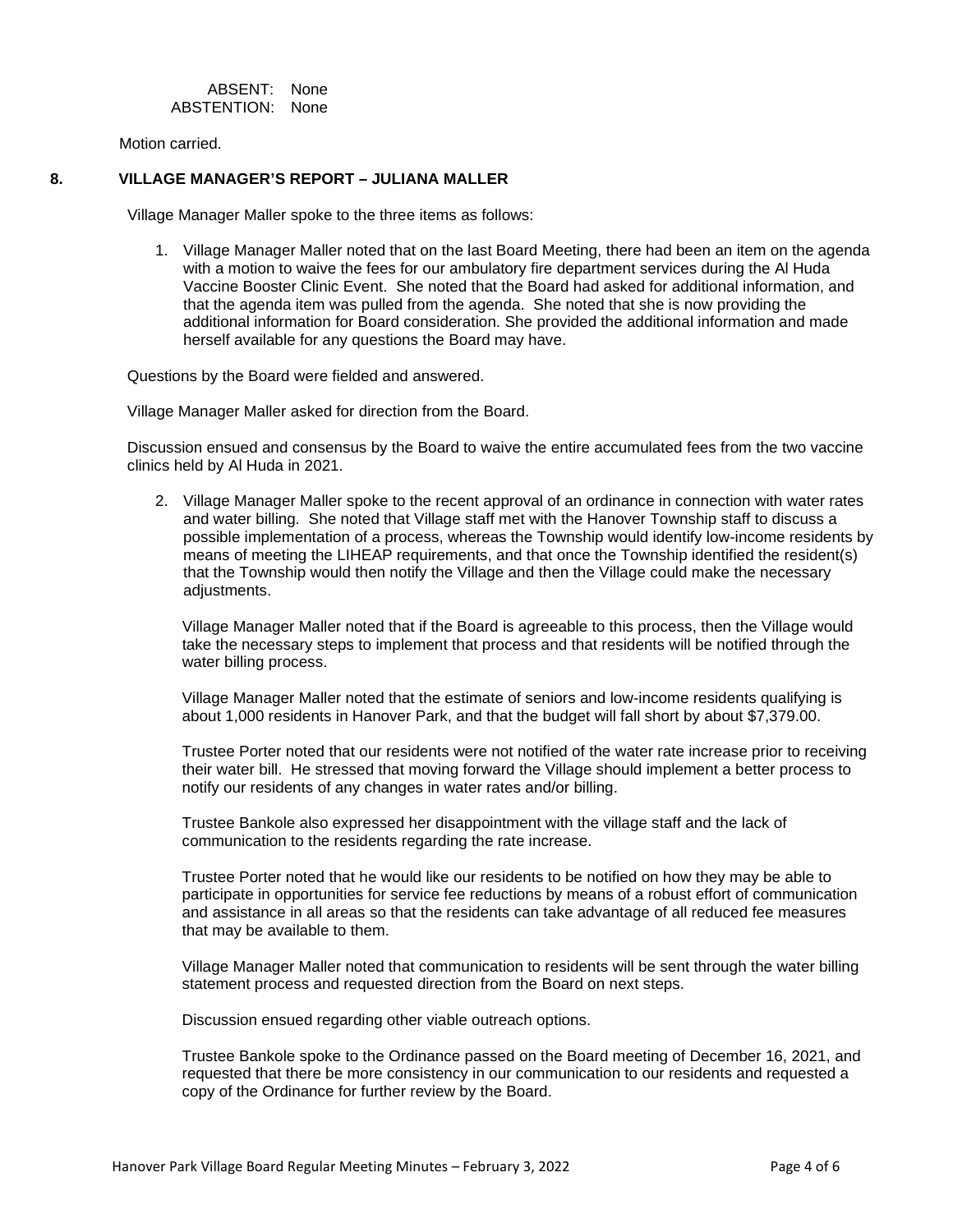Consensus that Clerk Merrill is to provide the Board with the amended ordinance for further review, clarification, and discussion and for Village Manager Maller to coordinate a workshop meeting to facilitate the above referenced.

Further questions by Trustee Bankole were fielded and answered.

3. Village Manger Maller spoke to the proposed railroad line merger between Canadian Pacific and Kansas City. She noted that the next Board meeting agenda will contain a Memorandum of Understanding outlining the formation of a multi-community coalition and request for spending authority for assistance in this effort. She spoke to mitigation efforts, next steps and emphasized that retainment of engineers and attorneys is necessary and that the cost for their services will be shared by the coalition of communities impacted by the merger.

Questions fielded and answered.

4. Village Manger Maller closed by speaking to a zoning ordinance that will be on the next board meeting agenda. She noted that the Board is encouraged to attend the February 17, 2022 open house.

## **9. VILLAGE CLERK'S REPORT – KRISTY MERRILL**

Village Clerk Merrill spoke to the upcoming STARRS Program featuring artwork from Spring Wood Middle School on February 16, 2022, from 6-7pm. She thanked the Greenbrook Elementary School students, and their art teacher Mrs. White, for sharing their artwork with us and that their artwork is currently featured in our lobby.

## **10. CORPORATION COUNSEL'S REPORT – BERNARD Z. PAUL**

No report.

# **11. VILLAGE TRUSTEES REPORTS**

#### **11-A. Yasmeen Bankole**

Trustee Bankole met with the ALIVE Center Board and noted that we are looking forward to the programs they will be providing for the Tanglewood community residents. She noted that their ribbon cutting will take place on March 15, 2022.

Trustee Bankole and thanked Public Works Director, Moore and the public works staff for all their hard work with the snow removal. She closed by reminding all that the month of February is Black History Month.

## **11-B. Bob Prigge**

No report.

## **11-C. Syed Hussaini**

Trustee Hussaini noted that January 26, 2022 was Indian Republic Day, and that the Development Commission is working hard and looking forward to the Village Center's open house on February 17, 2022. He thanked Village Staff for providing the answers to his questions in connection to the athletic fields. He closed by speaking to the numerous calls he has received from residents regarding their current needs.

#### **11-D. Liza Gutierrez**

Trustee Gutierrez also thanked staff for providing the answers to the Board questions. She noted that the POC has been tackling the transportation issues set before them and that they will be hosting The Day of Warmth for Those in Need event, on February 19, 2022 from 9:00 a.m., to 12:00 p.m., at the Christ Presbyterian Church. She spoke to the Historic Committee and their current focus of identifying the historic